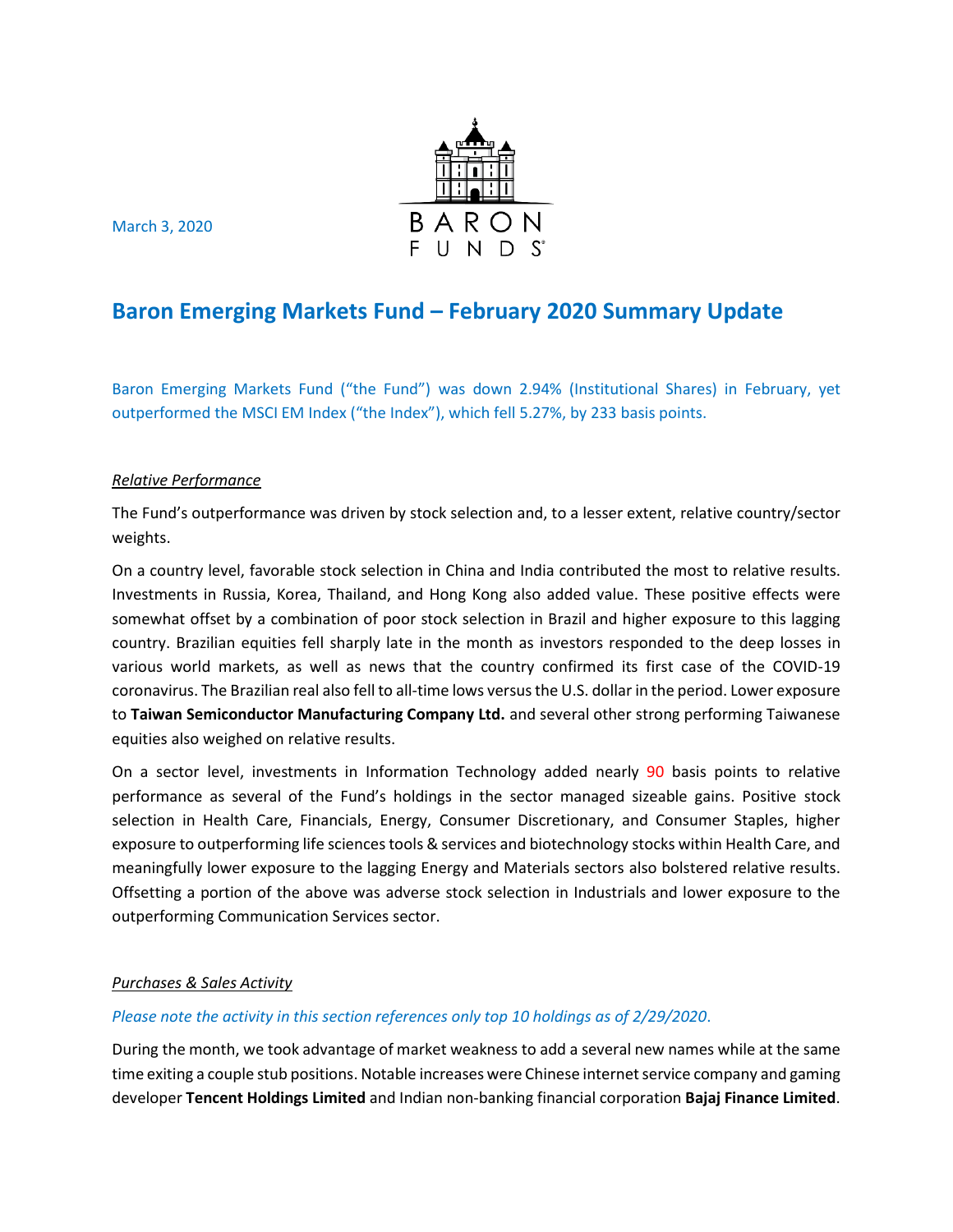## Baron Capital | March 6, 2020 Summary Update: Baron Emerging Markets Fund – February 2020

The outsized pullback in Brazilian equities also afforded us the opportunity to add to a few of our highest conviction ideas in the country. Commercial banking and financial services provider **Sberbank of Russia PJSC** was among the largest decreased positions during the month.

## *Top Contributors*

|                                                    | Average  |              |         |
|----------------------------------------------------|----------|--------------|---------|
|                                                    | % of Net | Contribution |         |
| <b>Security Name</b>                               | Assets   | to Return    | Country |
| Shenzhen Mindray Bio-Medical Electronics Co., Ltd. | 0.9%     | 0.21%        | China   |
| <b>Tencent Holdings Limited</b>                    | 3.8      | 0.20         | China   |
| <b>GDS Holdings Limited</b>                        | 2.0      | 0.20         | China   |
| <b>Glodon Company Limited</b>                      | 1.2      | 0.19         | China   |
| China Conch Venture Holdings Ltd.                  | 1.8      | 0.17         | China   |

## *Top Detractors*

\_\_\_\_\_\_\_\_\_\_\_\_\_\_\_\_\_\_\_\_\_\_\_\_\_\_\_\_\_\_\_\_\_\_\_\_\_

|                                    | Average  |              |               |
|------------------------------------|----------|--------------|---------------|
|                                    | % of Net | Contribution |               |
| <b>Security Name</b>               | Assets   | to Return    | Country       |
| Azul S.A.                          | 1.6%     | $-0.48%$     | <b>Brazil</b> |
| Petroleo Brasileiro S.A. Petrobras | 1.7      | $-0.24$      | <b>Brazil</b> |
| Cogna Educacao SA                  | 1.3      | $-0.22$      | <b>Brazil</b> |
| Sberbank of Russia PJSC            | 2.0      | $-0.19$      | Russia        |
| <b>Bid Corporation Ltd.</b>        | 1.0      | $-0.19$      | South Africa  |

As of 2/29/2020, for the Institutional Share Class, Baron Emerging Markets Fund's 1- 3-, and 5-year and since inception annualized returns are 1.74%, 5.75%, 3.43%, and 4.11%, respectively.

*Investors should consider the investment objectives, risks, and charges and expenses of the investment carefully before investing. The prospectus and summary prospectuses contain this and other information about the Funds. You may obtain them from the Funds' distributor, Baron Capital, Inc., by calling 1-800- 99BARON or visiting www.BaronFunds.com. Please read them carefully before investing.*

*The performance data quoted represents past performance. Past performance is no guarantee of future results. The investment return and principal value of an investment will fluctuate; an investor's shares, when redeemed, may be worth more or less than their original cost. The Fund's transfer agency expenses may be reduced by expense offsets from an unaffiliated transfer agent, without which performance would have been lower. Current performance may be lower or higher than the performance data quoted. For performance information current to the most recent month end, visi[t www.BaronFunds.com](http://www.baronfunds.com/) or call 1-800- 99BARON.*

As of 12/31/2019, for the Institutional Share Class, Baron Emerging Markets Fund's 1- 3-, and 5-year and since inception annualized returns are 18.86%, 10.86%, 4.77%, and 4.92%, respectively. The inception date for the Fund is 12/31/2010. Annual expense ratio for the Institutional Share Class as of December 31, 2018, was 1.10%.